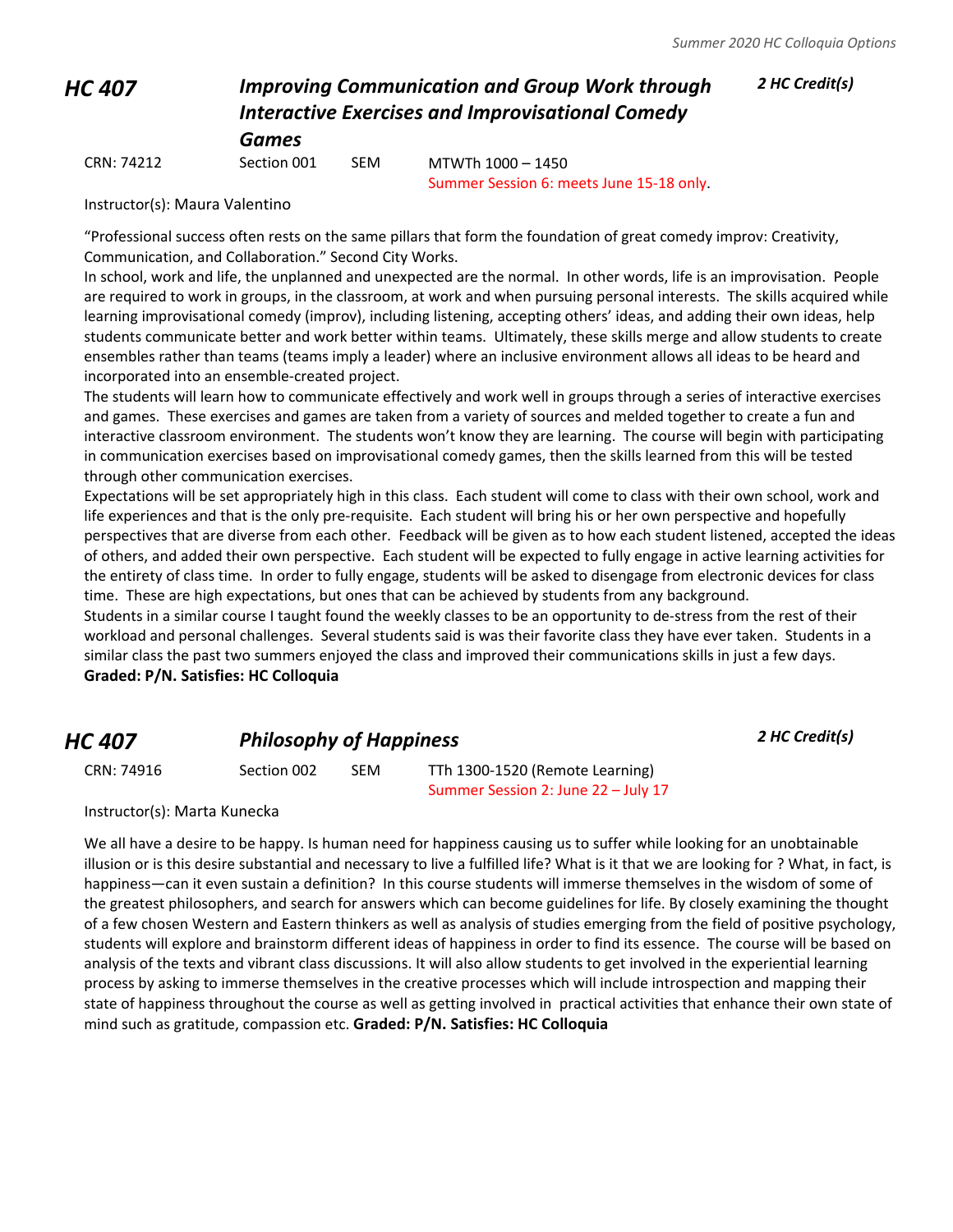*HC 407 The Evolving Role of Alcohol in Society 1 HC Credit(s)*

CRN: 74248 Section 003 SEM MTWThF 1500 – 1650 Summer Session 6: meets June 15-19 only.

Instructor(s): Paul Hughes

Across most of the world, alcoholic drinks have had a substantial, sustained impact on man from economic, social and technical perspectives. This belies the fact that today the alcoholic drinks sector is essentially part of the leisure sector. In this colloquium, we will explore the development of the alcoholic drinks sector, focusing on beers, wines and spirits, and to explore their changing role in society, from a potable source of water to social lubricant. We will then debate the definitions of "beer", "wines" and "spirits" as innovation challenges the traditional definitions and then consider innovation in the context of business growth and the role of the rapidly-growing craft sectors as a foil to megamergers and global brands. By the end of this colloquium you will be in a good position to understand, for better or worse, how the alcohol industry impacts everyday lives across the globe. This class is a symposium that meets only on 6/15/20 & 6/16/20. There will be a field trip to local beer and spirit producers. **Graded: P/N. Satisfies: HC Colloquia**

| <b>HC 407</b> | <b>White Supremacy &amp; Oregon</b> |     |                                     | 2 HC Credit(s) |
|---------------|-------------------------------------|-----|-------------------------------------|----------------|
| CRN: 75200    | Section 004                         | SEM | MWF $1000 - 1150$ (Remote Learning) |                |
|               |                                     |     | Summer Session 2: June 22 – July 17 |                |

Instructor(s): Eliza Barstow

This course offers insight into the development of racial categories and racial discrimination in the United States and, more specifically, within Oregon. In addition to reading texts written by historians, students will also read a number of articles published by contemporary media outlets, and they will also read some documents (for example, the reports surrounding the renaming of buildings at OSU) pertaining to OSU. We will also have some guest speakers who will address topics such as racism in Corvallis, strategies for being anti-racist, and ways that OSU is making efforts to deal with the history of racism. Finally, each student will do a presentation on a relevant topic of their choice. **Graded: P/N. Satisfies: HC Colloquia**

*HC 407 Imaging the Universe <sup>1</sup> HC Credit(s)*

CRN: 75208 Section 005 SEM MWF 1500 – 1550 (Remote Learning) Summer Session 4: July 20 – August 14

Instructor(s): Tom Carrico

The universe is far more than what our eyes can see. With the help of remote access software, students will be able to image the night sky. They will learn various methods of image processing that will help tease out all available information. From there, the course will look at many of the resources available that will reveal more of the spectrum of the universe, including radio telescopes, orbiting observatories, and other novel techniques. There will be opportunities to look through solar telescopes, experience a star party (remotely) with a wide range of telescopes, and spend many evenings photographing the universe from your own backyard. Read more about Imaging the Universe/remote version [here.](http://blogs.oregonstate.edu/honorslink/2020/04/24/imaging-the-universe-a-new-perspective/) **Graded: P/N. Satisfies: HC Colloquia**